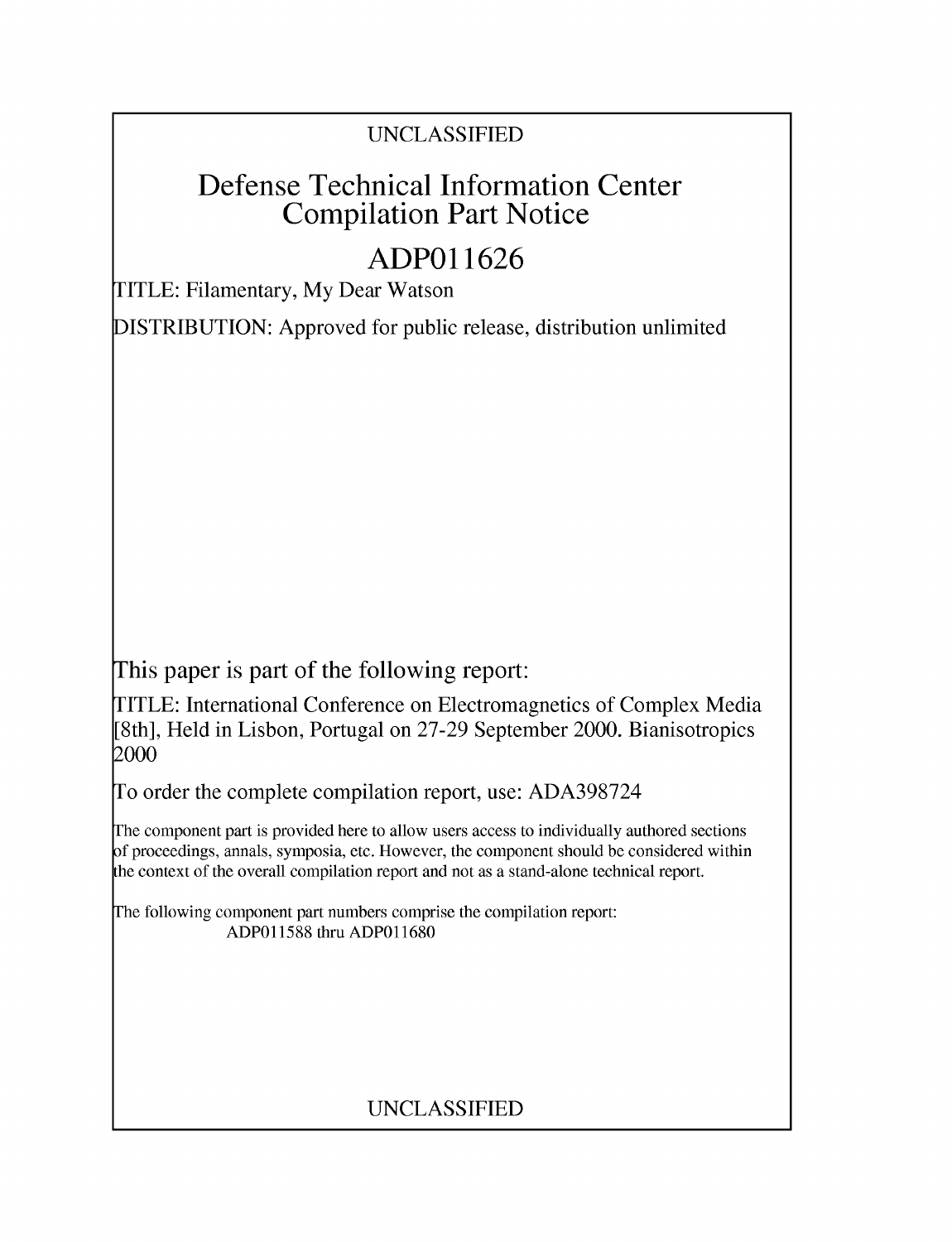### Filamentary, **My** Dear Watson!

Akhlesh Lakhtakia

CATMAS - Computational & Theoretical Materials Sciences Group Department of Engineering Science and Mechanics, Pennsylvania State University University Park, PA 16802-6812, USA Tel: **+1** 814 863 4319; Fax: **+1** 814 863 7967; email: AXL4@psu.edu

#### Abstract

Developments that took place in the area of sculptured-thin-film technology after Bian*isotropics '98* are reviewed here. Devices addressed include: optical filters of various kinds, laser mirrors, gas-concentration sensors, optical interconnects, interlayer dielectrics, and biosensors. Pulse bleeding is related to the circular Bragg phenomenon in chiral sculptured thin films. Acoustic research is also identified.

Light from a fluorescent street lamp filtered through the soft rain, and the leaves of an ornamental maple tree on the other side of Baker Street cast muted shadows on the wall opposite the bay window in the cavernous living room of 221 B. The September night was in full glory, as Sherlock Holmes smoked a meerschaum pipe another people's princess had sent him as a token of her gratitude more than a century ago. He sat quietly, absorbed in some deep thoughts. Only the frequency with which he released smoke rings indicated his phrenetic turmoil.

 $* - * - *$ 

But, what's time in our state now? Having left aside our mortal accouterments, Holmes and I still inhabit our beloved apartments in the metropolis. I continue to organize many of the cases that Conan Doyle, our literary agent in our former life, never published because they were then deemed inimical to public order. Not nowadays, however. Holmes often tells me of particularly horrid instances of murder that the modern criminal has the means and the desire to commit and does. That of a little girl in Boulder and that of a big girl in Los Angeles come to mind. Occasionally, Holmes is sufficiently intrigued to solve particularly infamous crimes, but Conan Doyle is no longer able to bring the criminals to book.

The great love of Holmes these days, however, is not crime but the science of materials. No longer able to experiment himself as he once did on the ashes of cigars of 34 different provenances and the herbs used by the Moluccans to shrink other people's heads, he spends many a night at the Imperial College library, poring over the pages of thousands of journals and other scientific and technological proceedings. He has an astonishing capacity to memorize diverse facts, and he synthesizes new constructs with uncommon fecundity. I have always felt that the gain of Victorian crime-fighters was the loss of Victorian natural philosophers. The recent discovery of materials with Möbiated bianisotropy  $-$  a truly bizarre material structure that promises a thorough rewrite of plane waves in physics textbooks - came of a suggestion Holmes had whispered in the ears of a visiting San Doggo del High physicist as he slept late one evening, in the Imperial College library, about two years ago. More often than not, he is unable to find a competent medium for his ingenious ideas; though Holmes did manage to masquerade as Daedalus for several years in the pages of *New Scientist.*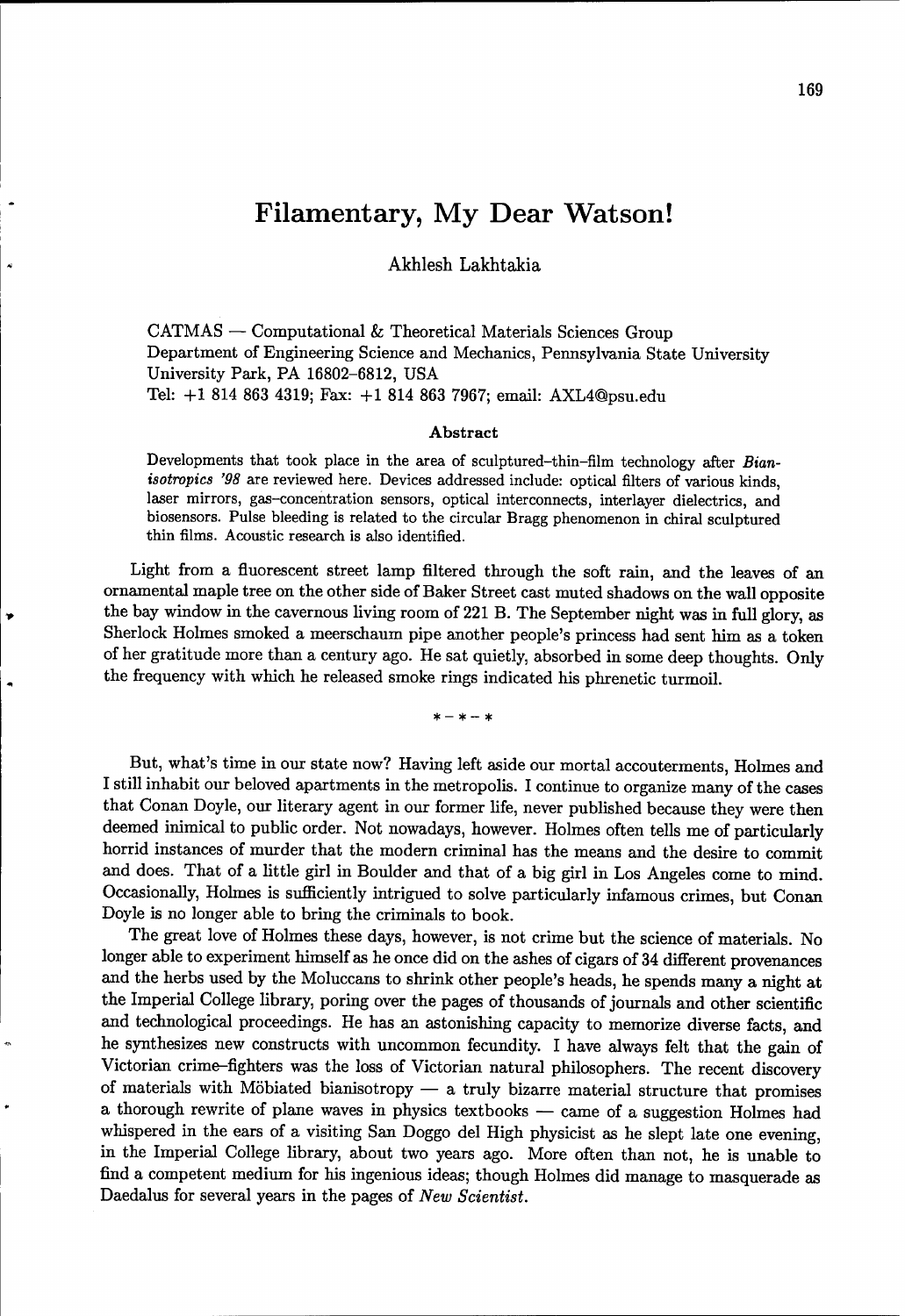I remember clearly that in 1959 he came across a report in Nature by two Nottingham engineers working for a Swedish company.<sup>1</sup> These worthies had sought fit to outsmart nature by depositing a twisted film of fluorite on a flat glass substrate. Their method of inducing the twist was simplicity itself: just rotate the substrate while the fluorite adatoms fall obliquely on it. A stationary substrate results in columnar thin films that can act like biaxial crystals; a rotating substrate can give rise to sculptured thin films that are ever more complex.

Neither one of the Nottingham duo could have verified the true nature of their films as scanning electron microscopes had yet not made their  $d\acute{e}but$ , though they did have an inkling that the microstructure was some limiting case of a Solc filter. Holmes, who can see matters more clearly than scanning electron microscopes because he can perform wavelet transforms on his nebular personal wavefunction, returned that January dawn from the Imperial College library, declaring that he knew the microstructure.

"Filamentary, my dear Watson," he had loudly shouted for all to hear  $-$  but no person then alive did. The Nottingham paper gathered dust for many decades. Only two reports were filed over 35 years by the Baker Street Irregulars, now no longer confined to their corporeal sheaths but clad in black instead: A Scotsman living in Arizona once mentioned the paper during an antipodean seminar, and a Louisiana physicist wrote of something similar. And then in 1995, an engineer from Pencilmania and a mathematician from the nether Caledonia discussed the films in a Royal Society paper, not at all aware of the Nottingham paper. Shortly thereafter, impelled by the Pencilmaniac engineer, a Canadian undergraduate student was able to duplicate the 1959 feat and scrutinize the arrays of parallel straight curls that chiral sculptured thin films are. Two years later, the Nottingham report came to light again, and today occupies its rightful place in the scientific literature on thin films. What an amazing confirmation of Holmes' foresight!

 $* - * - *$ 

Cogitating for over an hour in complete silence, Holmes said out aloud: "What do you make of the prospects of sculptured thin films, my esteemed Watson?"

Taken aback, I mumbled: "How the deuce did you know that?"

"You know my methods, Watson. Apply them. After the last gawking humans left our abode in the evening, you were nowhere to be found. Looking at your desk, I saw the letters W I L Y traced in the dust on your table, and an American envelope with a coyote stamp lying on the floor. Clearly, our transatlantic friend John had communicated with you through an infernal countryman of his who spent almost the whole day here in 221 B. I called one of my men in black, who confirmed that you had been seen crossing the Brooklyn Bridge. On your return, I detected perfume clinging to you. You must have been looking over the shoulder of a copy-editor in New York."

"Yes, but how did you know that John's missive concerned sculptured thin films?"

"Obsessed with these films you have been for some months, haven't you?"

"Yes. It does sound so simple, Holmes, when you explain it. Anyhow, there is this new book being published,<sup>2</sup> and I sneaked a preview of Chapter 5, just to apprise you of the latest developments."

"Pray do," quoth he, as he slowly floated up to the top of the ottoman.

I began: "Well, it seems that matters have advanced quite considerably during the past two years. You may recall, Holmes, the addresses that the Pencilmaniac engineer had delivered at *Bianisotropics'97* in Glasgow and *Bianisotropics '98* in Braunschweig. In his first address, he

<sup>&</sup>lt;sup>1</sup>N.O. Young and J. Kowal, "Optically active fluorite films," Nature 183, 104-105, 1959.<br><sup>2</sup>O.N. Singh and A. Lakhtakia (eds), *Electromagnetic Fields in Unconventional Materials and Structures* (Wiley, New York, 2000).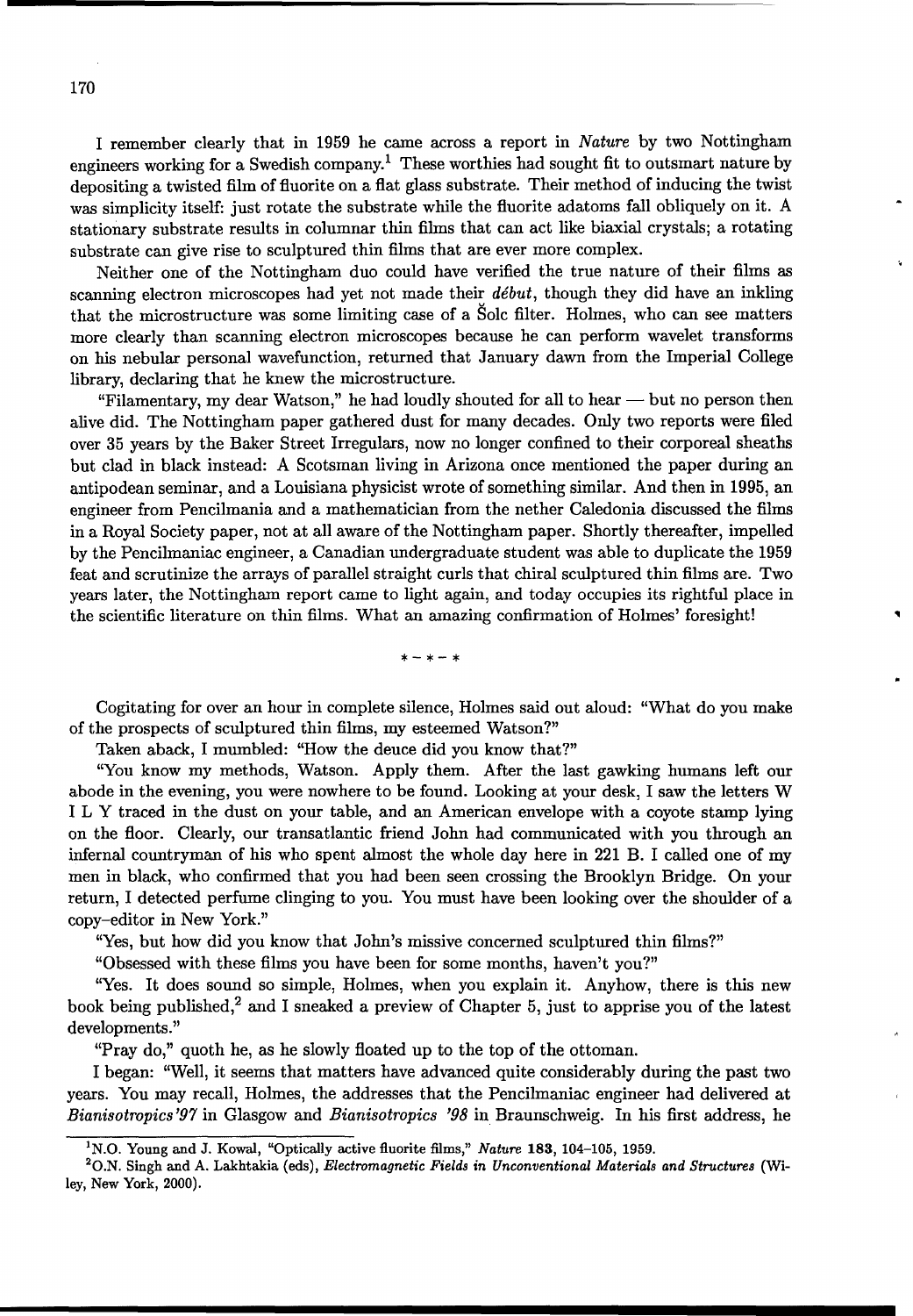was quite speculative about sculptured thin films. Reliable methods of producing them were still in their infancy; and the optical rotation spectrum of only one chiral sculptured thin film had been measured by then — and that too was crude and incomplete. The Pencilmaniac engineer's group took many theoretical strides following the Glaswegian meeting, which were duly reported in Germany. The theoretical basis of optical devices — such as circular polarization filters, laser mirrors, and gas-concentration sensors - was also firmed up between those two meetings.

"Several developments took place after *Bianisotropics '98,* many of which are reported in Chapter 5 of this new book. Optical interconnects as well as interlayer dielectrics are among the emerging applications of the sculptured-thin-film nanotechnology. Some acoustics research has also taken place, but it is definitely in the theoretical stage only. Most importantly, at least three types of optical devices have been made with the new serial bideposition technique in New Zealand, in collaboration with the Pencilmania group.

"The first optical device is a circular polarization filter that allows either left- or righthanded plane waves to pass through, but not both. Of course, on enquiry both Williams bragged that they have known from Wilhelm's time that such filters can work only in relatively narrow wavelength-regimes.

"The next device combines the filtering action with polarization-inversion. The circular polarization filter is capped by a columnar thin film which functions as a half-wave plate at a certain wavelength within the Bragg regime. The device thus is really the first two-section sculptured thin film ever made, and fully justifies your confidence in the concept of sculptured thin films.

"Finally, the third device is a spectral hole filter. While a chiral sculptured thin films is being deposited, the substrate rotation is temporarily stopped and then resumed after a while. This results in the production of a reflection hole that punctures the Bragg regime, when all parameters are properly chosen. The bandwidth of the hole is 11 nm, which is comparable to the 10 nm holes produced commercially by holographic techniques."

Holmes interjected: "That is a three-section sculptured thin film then, isn't it? But they have done even better with reflection holes. Instead of stopping the rotation of the substrate, they now simply give a quick orthogonal twist. They have achieved the same type of hole with a two-section sculptured thin film."

"How do you know about that?" I asked, to which Holmes replied that he had sneaked into an editorial office at a London physics department. He was also tickled pink to find that an Imperial College lecturer had joined the Pencilmania-NZ collaboration.

Holmes continued: "I can see the possibilities of highly sensitive gas-concentration sensors in those spectral holes. Did you find any evidence in the book chapter?" My reply in the negative made him pensive for a while. "Anything else in that book?" he questioned, and I mentioned that the Pencilmania group had undertaken the incorporation of further verisimilitude in their research by assuming Lorentzian dependencies for the constitutive parameters. "Good," he went on, "Hendrik will be pleased. But we must find more on what's afoot in Pencilmania."

Dawn was about to break as he uttered those words. Soon the fog would roll out of Heathrow and aeroplanes would begin landing there, bringing another clutch of Holmesians to 221 B. It was time to retire for the day, but Holmes went out to speak to one of his men in black.

 $* - * - *$ 

The great merit of disembodiment is that the Baker Street Irregulars can travel quite fast. While speeds close to or more than a tenth of the speed of light are not advised, lest a blue glow be emitted, during the last few years the men in black have been able to go to almost anywhere in the world with the help of the Internet. Constantly bumping into copper atoms used to be a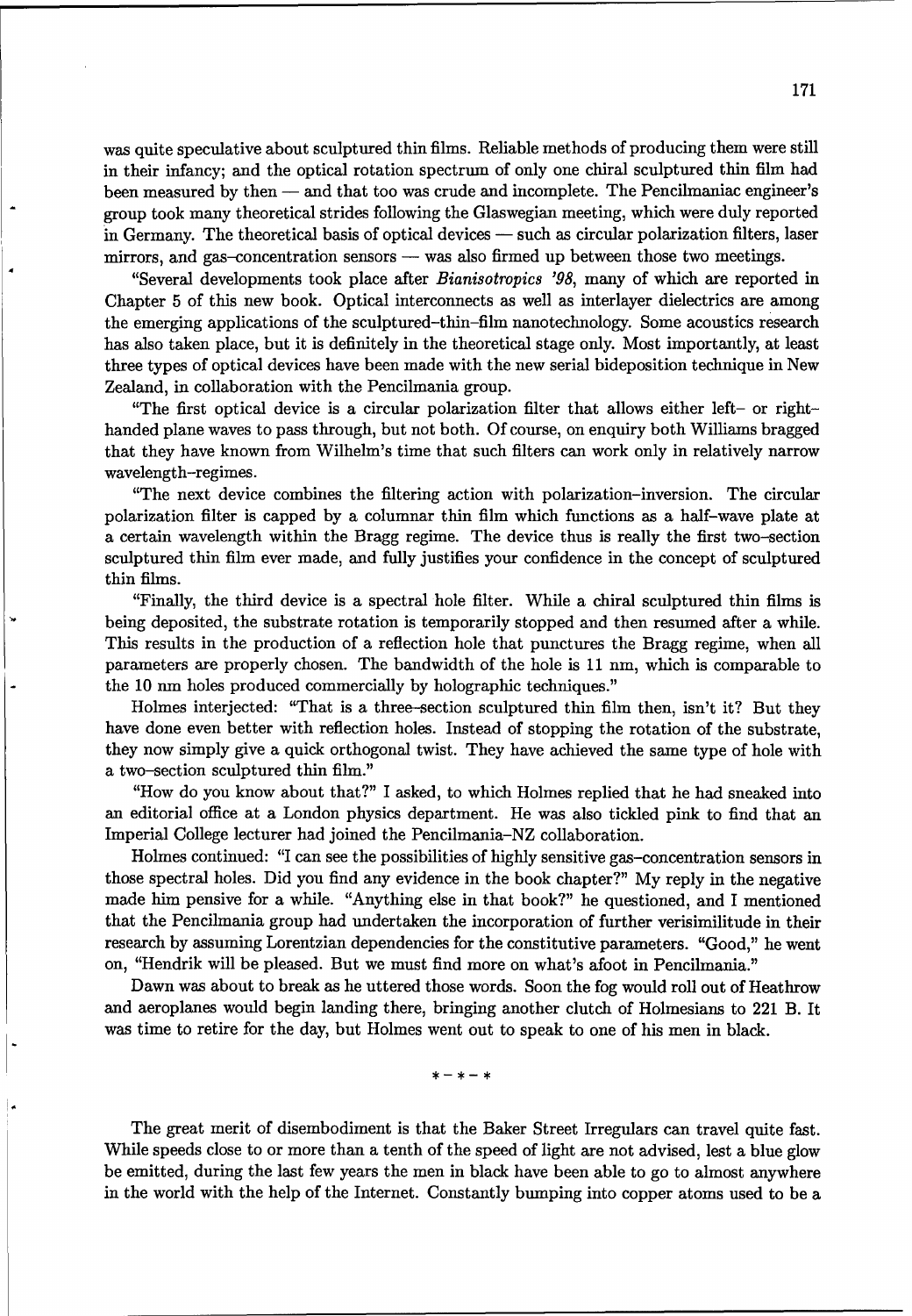hazard, but optical fibers now provide them with a smooth Alpine slide, even to Papua Niugini. Holmes and I also use the same mode of travel, incidentally.

 $* - * - *$ 

As the shadows filtered in again, ushering a new twilight, Holmes began to receive reports from the Baker Street Irregulars who had combed through the editorial offices of a multitude of physics and engineering journals. That the Lorentzian route had been taken by the Pencilmaniac was confirmed not only from France but also from Germany and Italy. No less than three editorial outfits from the three countries had become the Pencilmaniacs' accomplices, so to say. Sound research had been conducted and reported.

An interesting development was the modeling of individual columns in chiral sculptured thin films as ensembles of inclusions laid out end-to-end, not unlike strings of sausages. Spectral maximums of various observable properties had been examined as functions of inclusion shape, volume fraction and orientation — for eventual use in computer-aided design.

Even more astonishingly, research had spilled over from the frequency into the time domain. After solving the Maxwell equations directly in the time domain, the spatio-temporal anatomy of the circular Bragg phenomenon exhibited by chiral sculptured thin films had been bared, much to the delight of the doctor in me. Pulse bleeding had been shown to occur in the Bragg regime under certain circumstances. Holmes rubbed his hands with glee, as he wondered about the encounter of femtosecond pulses with chiral sculptured thin films, and cautioned me to be careful: if these new materials were to be used for wavelength division multiplexing and demultiplexing, we would have to choose suitable polarizations for future Internet travel. "Better pack a few extra polarizations, Joseph, just to stand out from the hoi polloi." In some of his lighter moments, Holmes fancies himself as Sir Andrew Lloyd Webber giving stage directions!

"Watson, the Pencilmaniac engineer is moving just too fast. I fear I am unable to delve into his brain, because he never puts on the virtual reality headset I had surreptitiously suggested the head of his department to provide him with. But his thoughts cannot elude detection. Unable to remember anything for too long, he commits all his ideas to writing. Somewhere in his office, a blueprint of his plans must be hidden; and I must lay a trap for him." Holmes pronounced each word with deliberation, in his usual calm manner. Every comma and every semi-colon, not to mention full stops, were marked by pauses of the right duration. I could almost feel that gears were whirring and lights were flashing inside that powerful intellect of his. And then he went out ............ with one of his men in black.

 $* - * - *$ 

Holmes did not come back in the morning, and was away the next night as well. Late in the following afternoon, as I reposed on a horsehair sofa in the attic away from the prying throngs of visitors, I became aware of a tall cylindrical object with a faint green glow making its way towards me. If I had a skin, I would have jumped out of it. Golly, whatever could that dreadful apparition be? I froze in terror, as peals of laughter rang out.

"What's up, Doc?" a guttural patois issued from that object. But Holmes couldn't fool me. He is certainly a master of mimicry, but long association with him helped me see right through him.

"What are you disguised as?"

"What else? A Pencil, of course."

"Aha! A pencil for the Pencilmaniac!!"

"Exactly! Let's be off to Pencilmania, where the day is just about middle-aged now. Our quarry must be working in his office, where we must corner him."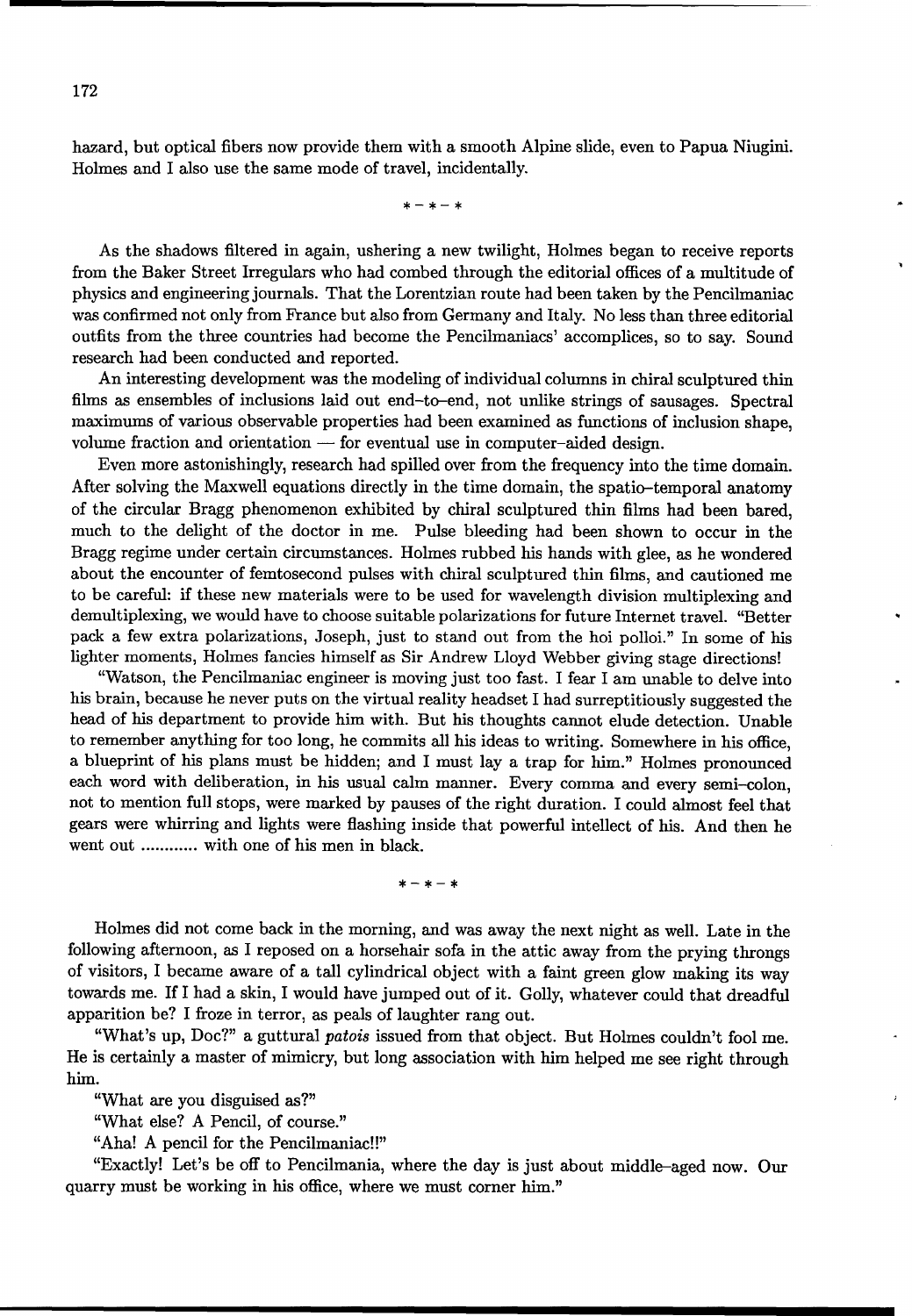Hitching a ride on the telephone cable, we exited 221B. Milliseconds later, we swung over to a British Telecom fiber. A skip over the splicing with an MCI fiber, and we negotiated the Atlantic via a satellite faster than you can say 'WorldCom.'

As we were landing on the desk of the Pencilmaniac engineer through his computer, he began to raise his right hand from his lap. He opened the side-drawer. Nimble as a humming bird, Holmes slid into the pencil case lying inside the drawer. A piece of paper lay on the desk, covered with chemical symbols such as  $\text{Ru}(2,2'-\text{bipyridine})_3\text{Cl}_2$  and  $\text{Ru}(1,10-\text{phenantholine})_3\text{Cl}_2$ , and with the letters A, T, C, G and U strewn all over. A firefly had been doodled in a corner, with the words *Lucifer* - *Son of Morning* written below in a cursive hand.

The Pencilmaniac's left hand took out a pencil and drew several parallel lines on another sheet of paper. Those lines glowed green! Holmes had been able to get inside the engineer's brain! The Pencilmaniac continued to make a schematic, occasionally labeling certain layers. I did not understand the diagram, but Holmes did.

 $\dot{x} - \dot{x} - \dot{x}$ 

An hour later, after the Pencilmaniac engineer had closed shop for the day, and his office was bathed in vivacious darkness, Holmes emerged from the pencil case. Triumphantly, he declared, "I just want to say one word to you .......... Biosensors."

*Author's note: If* you enjoyed *the story, please* write or call *for the* following publications:

#### Electromagnetic References

- [1] E. Ertekin and A. Lakhtakia, "Sculptured thin film Solc filters for optical sensing of gas concentration," Eur. *Phys. J. AP* 5, 45-50, 1999.
- [2] E. Ertekin, V. C. Venugopal, and A. Lakhtakia, "Effect of substrate and lid on the optical response of an axially excited slab of a dielectric thin-film helicoidal bianisotropic medium," *Microw. Opt. Technol. Lett.* 20, 218-222, 1999.
- [3] E. Ertekin and A. Lakhtakia, "Optical intercconects realizable with thin-film helicoidal bianisotropic mediums," *Proc. R. Soc. Lond. A,* 2000 (submitted for publication).
- [4] **J.** B. Geddes III and A. Lakhtakia, "Reflection and transmission of optical narrow-extent pulses by axially excited chiral sculptured thin films," Eur. *Phys. J. AP,* 2000 (submitted for publication).
- [5] I. Hodgkinson, Q. H. Wu, A. Lakhtakia, and R. Messier, "Linear and circular polarization filters using sculptured thin films," *OSA Opt. Photon. News* **10** (12), 30-31, Dec. 1999.
- [6] I. Hodgkinson, Q. H. Wu, B. Knight, A. Lakhtakia, and K. Robbie, "Vacuum deposition of chiral sculptured thin films with high optical activity," *Appl. Opt.* **39,** 642-649, 2000.
- [7] I. J. Hodgkinson, Q. H. Wu, A. Lakhtakia, and M.W. McCall, "Spectral-hole filter fabricated using sculptured thin-film technology," Opt. Commun. **177,** 79-84, 2000.
- [8] I. J. Hodgkinson, A. Lakhtakia, and Q. H. Wu, "Experimental realization of sculptured-thin-film polarization-discriminatory light-handedness inverters," Opt. Eng. **39,** 2000 (at press).
- [9] I. **J.** Hodgkinson, Q. H. Wu, K. E. Thorn, A. Lakhtakia, and M. W. McCall, "Spacerless circularpolarization spectral-hole filters using chiral sculptured thin films: theory and experiment," Opt. Commun., 2000 (submitted for publication).
- [10] A. Lakhtakia, "On determining gas concentrations using thin-film helicoidal bianisotropic medium bilayers," Sens. *Actuat.* B: Chem. 52, 243-250, 1998.
- [11] A. Lakhtakia, "Anomalous axial propagation in a gyrotropic, locally uniaxial, dielectric, helicoidally nonhomogeneous medium," Arch. *Elektron.* Ubertrag. **53,** 45-48, 1999.
- [12] A. Lakhtakia, "Energy flows in axially excited, locally biaxial, dielectric, helicoidal bianisotropic media (HBMs)," Opt. Commun. **161, 275-286, 1999.**
- **[13]** A. Lakhtakia, "Capacitance of a slab of a dielectric thin-film helicoidal bianisotropic medium," *Microw. Opt. Technol. Left.* 21, **286-288, 1999.**
- [14] A. Lakhtakia, "On the quasistatic approximation for helicoidal bianisotropic mediums," Electromagnetics 19, 513-525, 1999.